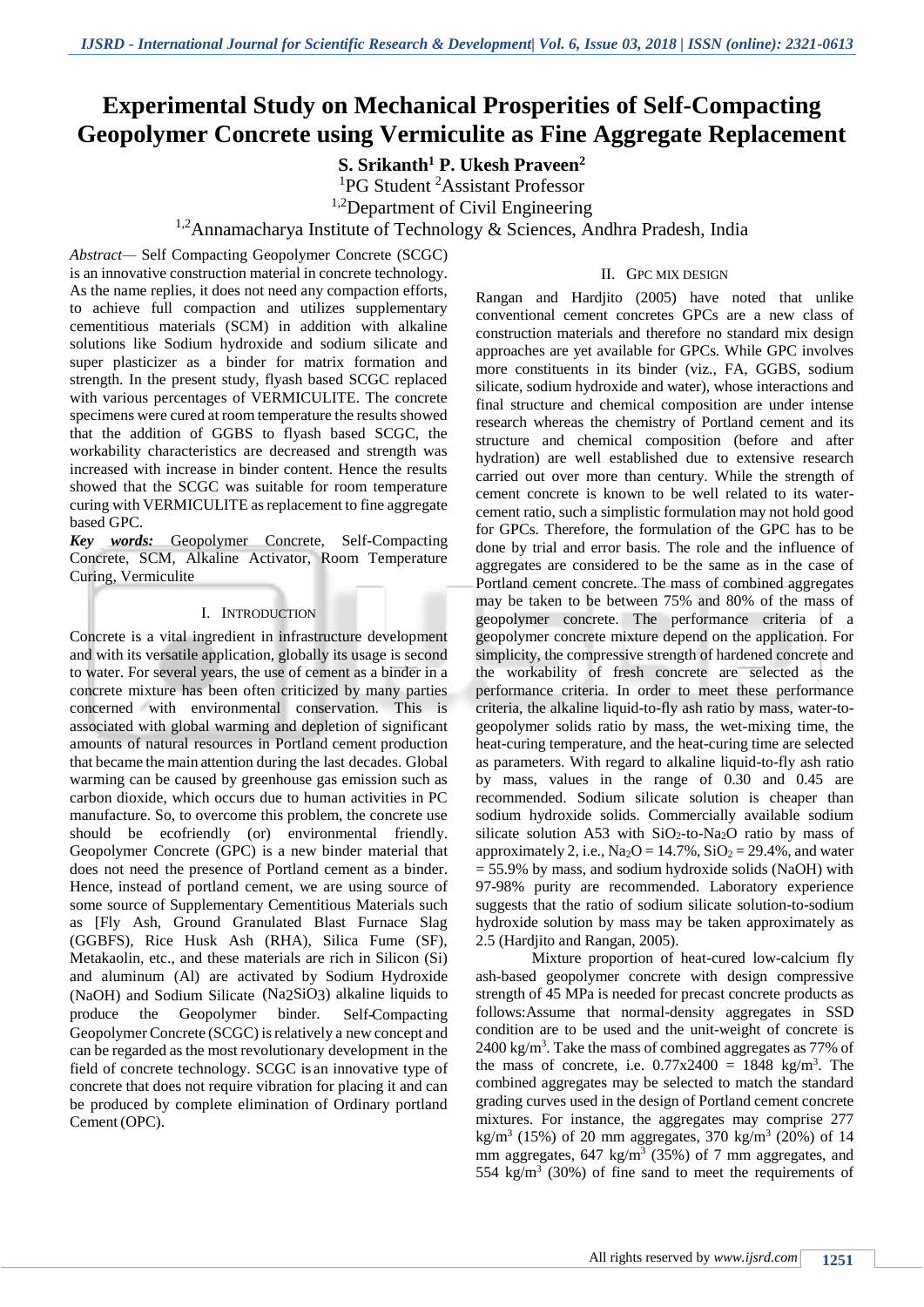standard grading curves. The fineness modulus of the combined aggregates is approximately 5.0.The mass of lowcalcium fly ash and the alkaline liquid  $= 2400 - 1848 = 552$  $kg/m<sup>3</sup>$ . Take the alkaline liquid-to-fly ash ratio by mass as 0.35; the mass of fly ash =  $552/(1+0.35) = 408$  kg/m<sup>3</sup> and the mass of alkaline liquid =  $552 - 408 = 144$  kg/m<sup>3</sup>. Take the ratio of sodium silicate solution-to-sodium hydroxide solution by mass as 2.5; the mass of sodium hydroxide solution  $= 144/$  $(1+2.5) = 41$  kg/m<sup>3</sup>; the mass of sodium silicate solution = 144  $-41$  =103 kg/m<sup>3</sup>. Therefore, the trial mixture proportion is as follow: combined aggregates =  $1848 \text{ kg/m}^3$ , low-calcium fly  $ash = 408 \text{ kg/m}^3$ , sodium silicate solution = 103 kg /m<sup>3</sup> 103 kg/m<sup>3</sup>, and sodium hydroxide solution =  $41 \text{ kg/m}^3$ .

The sodium hydroxide solids (NaOH) with 97-98% purity is purchased from commercial sources, and mixed with water to make a solution with a concentration of 8 Molar. This solution comprises 26.2% of NaOH solids and 73.8% water, by mass. For the trial mixture, water-to-geopolymer solids ratio by mass is calculated as follows: In sodium silicate solution, water =  $0.559x103 = 58$  kg, and solids =  $103 - 58 =$ 45 kg. In sodium hydroxide solution, solids  $= 0.262x41 = 11$ kg, and water  $= 41 - 11 = 30$  kg. Therefore, total mass of water  $=58+30=88$  kg, and the mass of geopolymer solids  $=408$  (i.e. mass of fly ash)  $+45+11 = 464$  kg. Hence, the water-togeopolymer solids ratio by mass  $= 88/464 = 0.19$ . For waterto-geopolymer solids ratio by mass of 0.19, the design compressive strength is approximately 45 MPa, as needed. The geopolymer concrete mixture proportion is therefore as follows: 20 mm aggregates =  $277 \text{ kg/m}^3$ , 14 mm aggregates =  $370 \text{ kg/m}^3$ , 7 mm aggregates = 647 kg/m<sup>3</sup>, fine sand = 554 kg/m3, low-calcium fly ash (ASTM Class F) =  $408 \text{ kg/m}^3$ , sodium silicate solution (Na2O =  $14.7\%$ , SiO2 = 29.4%, and water = 55.9% by mass) = 103 kg/m<sup>3</sup>, and sodium hydroxide solution (8 Molar) = 41 kg/m<sup>3</sup> (Note that the 8 Molar sodium hydroxide solution is made by mixing 11 kg of sodium hydroxide solids with 97-98% purity in 30 kg of water).

Geopolymer concrete can be manufactured by adopting the conventional techniques used in the manufacture of Portland cement concrete. It is recommended that the alkaline liquid is prepared by mixing both the solutions together at least 24 hours prior to use. In the laboratory, the fly ash and the aggregates were first mixed together dry in 80-litre capacity pan mixer for about three minutes. The aggregates were prepared in saturated-surface-dry (SSD) condition. The alkaline liquid was mixed with the superplasticiser (SP) and the extra water, if any. The liquid component of the mixture was then added to the dry materials and the mixing continued usually for another four minutes. The fresh concrete could be handled up to 120 minutes without any sign of setting and without any degradation in the compressive strength. The fresh concrete was cast and compacted by the usual methods used in the case of Portland cement concrete (Hardjito and Rangan, 2005). Fresh fly ash-based geopolymer concrete was usually cohesive. The workability of the fresh concrete was measured by means of the conventional slump test.

#### III. MATERIALS

### *A. Flyash*

Flyash produced from sri damodaram sanjeevaiah thermal power station,Nellore,Andrapradesh was used. Flyash with specificgravity of2.20 was used. The chemical compositions are given in table 1.

### *B. GGBS*

Ground granulated blast furnace slag (GGBS) consists essential silicates and alumino silicates of calcium. GGBS obtained from Lanco steelplant, Srikalahastri, Andrapradesh. The specific gravity of 2.90 was used. The chemical compositions are given in table 1.

#### *C. AGGREGATES*

Well graded locally available fine aggregates passing of 4.75 mm and coarse aggregate of passing 12.5 mm are used in the present work.

#### *D. Vermiculite*

Vermiculite is a hydrous mineral group and is micaceous environment. Vermiculite is selected replace of fine aggregate in concrete because of its exact properties such as its lighter weight, superior, workability, superiorfire resistance.

#### *E. ALKALINE ACTIVATOR SOLUTION*

The alkaline activator solution (AAS) plays an important role in Geopolymer concrete. The AAS is the combination of sodium hydroxide and sodium silicate solutions. The concentration of NaOH solution can vary in the range between 8M to 12M; In this study, 8M is considered. The NaOH for 8M is  $8x40$  (Molecular weight) = 320gms should dissolve in 1 litre of water. After mixing the NaOH flakes in water its molecular weight reduces to 320gms for 8 Molarity. For 8M NaOH solution, for 1 litre of water we require 32% of NaOH flakes and 68% of water. The solution must be prepared at least 24 hours before to use. Table -1: Chemical Compositions

| Oxide             | Flyash $(\%)$ | GGBS (%) |
|-------------------|---------------|----------|
| CaO               | 3.20          | 37.34    |
| Al2O3             | 30.60         | 14.42    |
| Fe2O3             | 1.50          | 1.11     |
| SiO <sub>3</sub>  | 61.12         | 37.73    |
| MgO               | 0.75          | 8.71     |
| Na <sub>2</sub> O | 1.35          |          |
| LOI               | 0.79          | 1.41     |
| MnO               |               | 0.02     |

### *F. SUPERPLASTICIZER*

Super plasticizer (SP) is an essential ingredient of SCC to provide adequate workability. In the present study, the SP used is supplied by ASTRAA Chemicals, Chennai in INDIA. Super plasticizer is used where a high degree of workability .It facilitates production of high quality concrete. It is appeared in brown colored liquid instantly dispersible in water. The optimum dosage is determined by trails with the concrete mix which enables the effects of workability and strength measured.

| Parameters                  | Proportions |  |
|-----------------------------|-------------|--|
| Coarse aggregate $(kg/m3)$  | 935         |  |
| Fine Aggregate (kg/ $m^3$ ) | 829         |  |
| Binder $(kg/m^3)$           | 424         |  |
| NaOH Solution (kg/ $m^3$ )  | 106         |  |
| $Na2SiO3 Solution (kg/m3)$  | 106         |  |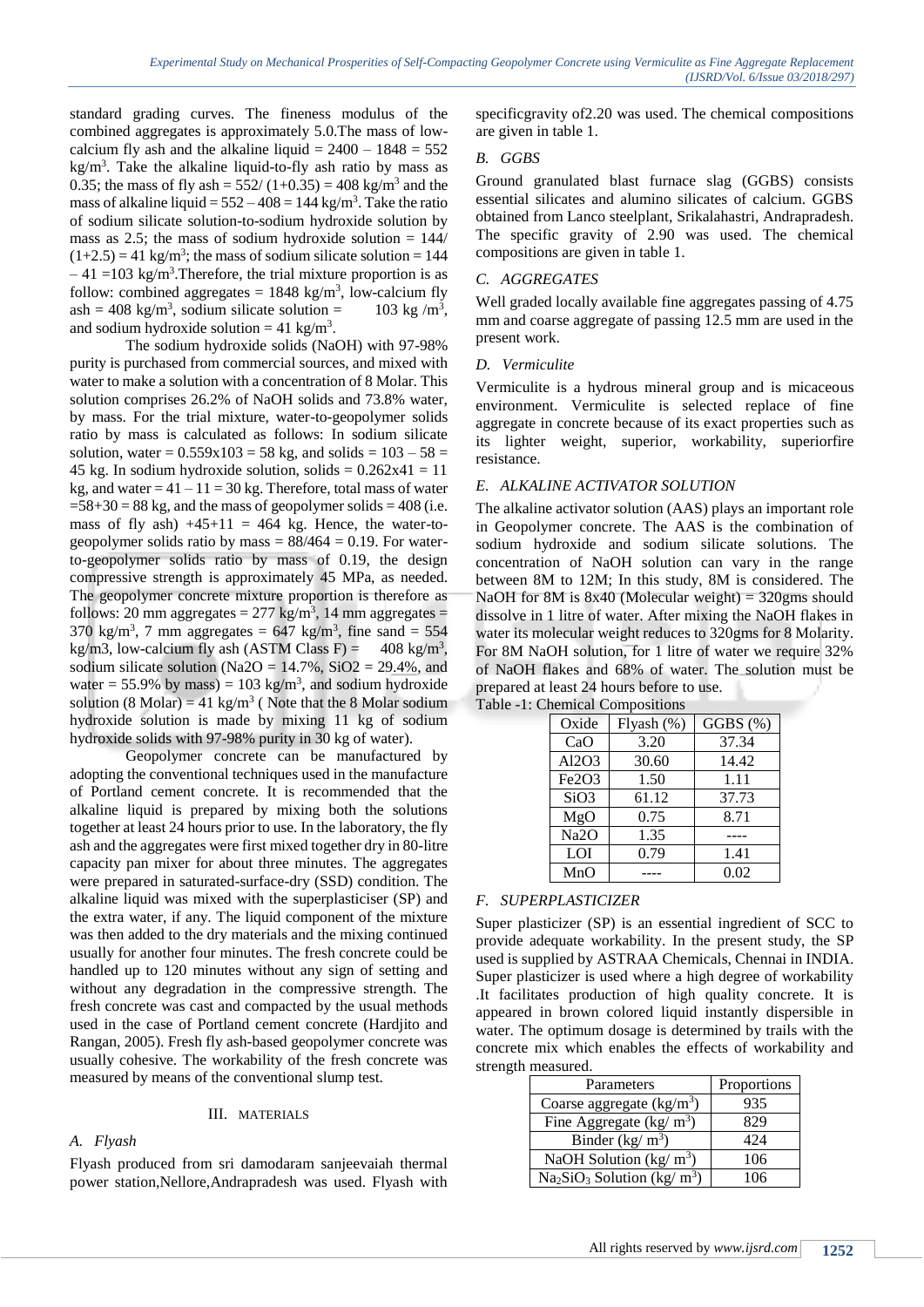| AAS/Binder                              | 0.5 |  |
|-----------------------------------------|-----|--|
| NaOH / Na <sub>2</sub> SiO <sub>3</sub> | 1:1 |  |
| SP(%)                                   | 17  |  |
| Extra water $(\%)$                      | 12  |  |
| Table 2: Mix proportions                |     |  |

#### IV. RESULTS

#### *A. Fresh Properties*

The essential fresh properties required by SCGC are flowability or filling ability, passing ability and resistance to segregation. The tests performed on SCGC are Slump flow, T-50cms flow, V-Funnel, L-Box satisfying the EFNARC guidelines. The values are tabulated in table 3 Table 3: Fresh properties of SCGC

| Vermiculite<br>$\%$ | Slump<br>flow in<br>Mm | T-50cms<br>in sec | V-<br>Funnel<br>in<br>sec | L-<br><b>Box</b> |
|---------------------|------------------------|-------------------|---------------------------|------------------|
|                     | 702                    |                   |                           |                  |
| 10                  | 692.5                  |                   | 10                        | 0.96             |
| 20                  | 617.5                  | 4.8               | 11                        | 0.87             |
| 30                  | 595                    |                   | 12                        | 0.8              |
| 40                  | 475                    |                   | 14                        | 1.32             |
|                     | 450                    | 8.34              | 15                        | 1.5              |



Fig. 1: slump flow



Fig. 2: slump flow





#### *B. Hardened Properties*

The hardened properties are assessed by compressive strength, split tensile strength, ultrasonic pulse velocity and rebound hammer test. Compressive strength are calculated 7 and 28 days. Tests are done cubes at 10%, 20%, 30%, 40% and 50% replacement with fine aggregate. Spilt tensile test is done 28 and 56 days for 10%, 20% and 30% vermiculite replacement with fine aggregate

| Vermiculite<br>replacement<br>with fine<br>aggregate | Compressive<br>strength<br>Mpa | Spilt<br>tensile<br>strength<br>Mpa | Ultrasonic<br>pulse<br>velocity(m/s) |
|------------------------------------------------------|--------------------------------|-------------------------------------|--------------------------------------|
|                                                      | 29.5                           | 1.5                                 | 3826                                 |
| 10                                                   | 26.48                          | 1.38                                | 3785                                 |
| 20                                                   | 16.31                          | 0.99                                | 3695                                 |
| 30                                                   | 12.5                           | 0.81                                | 3669                                 |
| 40                                                   | 9.02                           | 0.7                                 | 2953                                 |
| 50                                                   | 5.02                           | 0.6                                 | 2177                                 |

The values are tabulated in table 4 and shown in figures

Table 4: Hardened properties of SCGC



Fig. 5: compressive strength